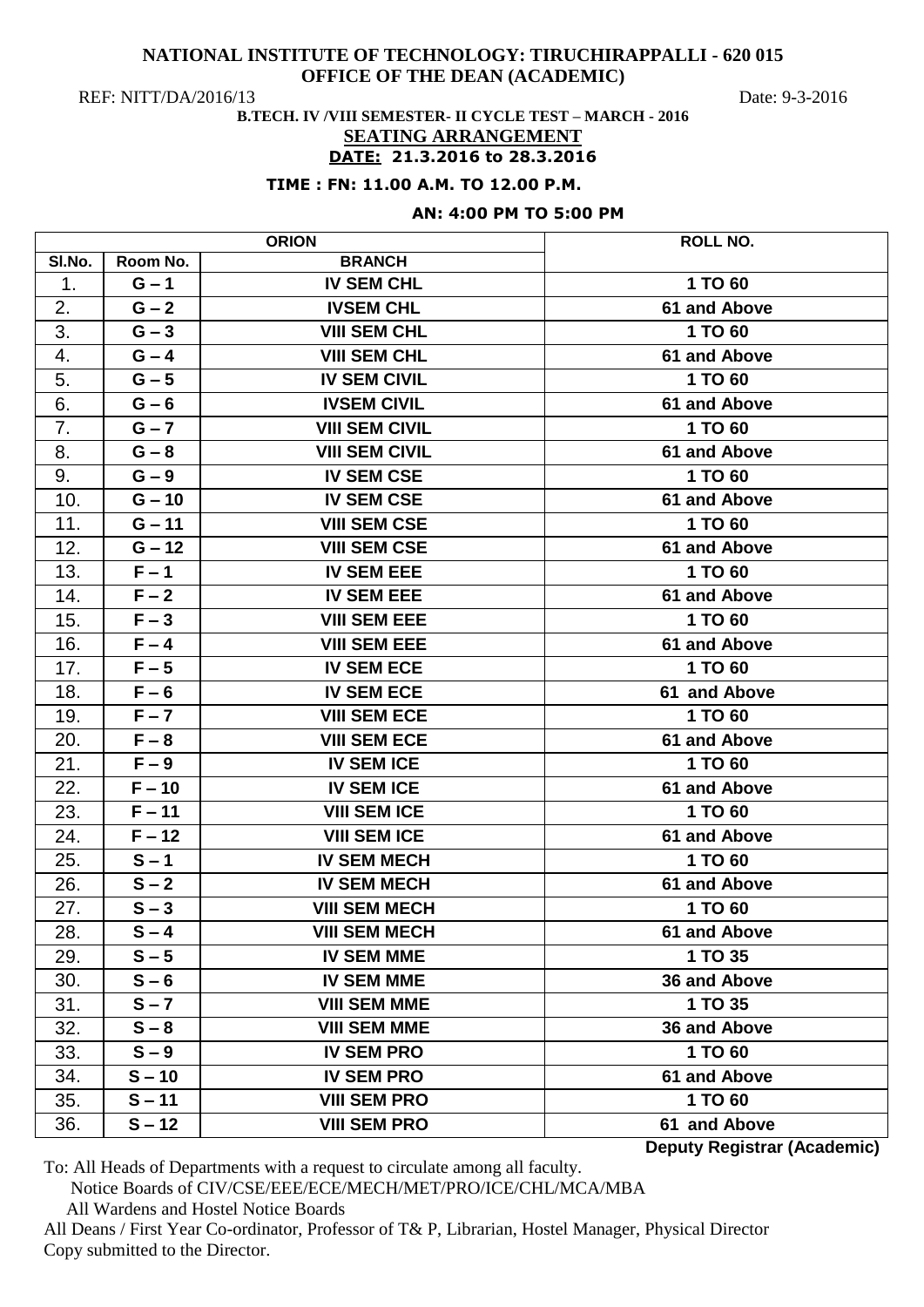REF: NITT/DA/2016/14 Date: 9-3-2016

## **B.TECH. VI SEMESTER- II CYCLE TEST – MARCH - 2016 SEATING ARRANGEMENT**

# **DATE: 21.3.2016 to 28.3.2016**

### **TIME : FN: 9.30 A.M. TO 10.30 A.M.**

# **AN: 2:30 PM TO 3:30 PM**

| <b>ORION</b>   |             |                     | <b>ROLL NO.</b>     |
|----------------|-------------|---------------------|---------------------|
| SI.No.         | Room<br>No. | <b>BRANCH</b>       |                     |
| 1 <sub>1</sub> | $G - 1$     | <b>VI SEM CHL</b>   | 1 TO 60             |
| 2.             | $G - 2$     | <b>VI SEM CHL</b>   | 61 and Above        |
| 3.             | $G - 3$     | <b>VI SEM CIVIL</b> | 1 TO 60             |
| 4.             | $G - 4$     | <b>VI SEM CIVIL</b> | <b>61 and Above</b> |
| 5.             | $G - 5$     | <b>VI SEM CSE</b>   | 1 TO 60             |
| 6.             | $G - 6$     | <b>VI SEM CSE</b>   | 61 and Above        |
| 7.             | $G - 7$     | <b>VI SEM EEE</b>   | 1 TO 60             |
| 8.             | $G - 8$     | <b>VI SEM EEE</b>   | <b>61 and Above</b> |
| 9.             | $G - 9$     | <b>VI SEM ECE</b>   | 1 TO 60             |
| 10.            | $G - 10$    | <b>VI SEM ECE</b>   | <b>61 and Above</b> |
| 11.            | $G - 11$    | <b>VI SEM ICE</b>   | 1 TO 60             |
| 12.            | $G - 12$    | <b>VI SEM ICE</b>   | 61 and Above        |
| 13.            | $F - 1$     | <b>VI SEM MECH</b>  | 1 TO 60             |
| 14.            | $F - 2$     | <b>VI SEM MECH</b>  | 61 and Above        |
| 15.            | $F - 3$     | <b>VI SEM MME</b>   | 1 TO 35             |
| 16.            | $F - 4$     | <b>VI SEM MME</b>   | 36 and Above        |
| 17.            | $F - 5$     | <b>VI SEM PRO</b>   | 1 TO 60             |
| 18.            | $F - 6$     | <b>VI SEM PRO</b>   | 61 and Above        |

# **Deputy Registrar (Academic)**

To: All Heads of Departments with a request to circulate among all faculty. Notice Boards of CIV/CSE/EEE/ECE/MECH/MET/PRO/ICE/CHL/MCA/MBA All Wardens and Hostel Notice Boards All Deans / First Year Co-ordinator Professor of T& P, Librarian, Hostel Manager, Physical Director / Copy submitted to the Director.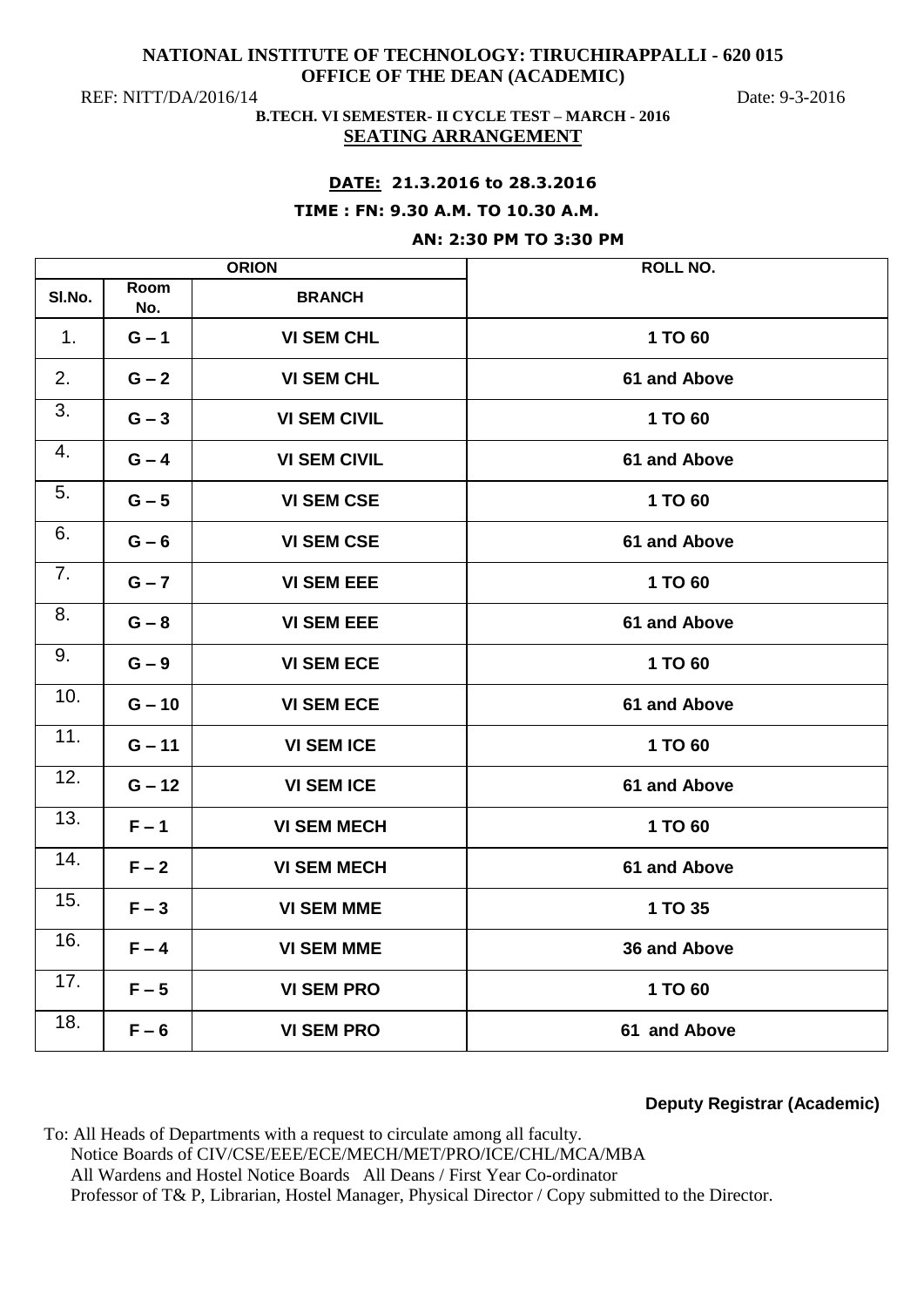REF: NITT/DA/2016/15 Date: 9-3-2016

# **B.TECH. VI SEMESTER- II CYCLE TEST – MARCH - 2016 SEATING ARRANGEMENT**

# **DATE: 28.3.2016**

### **TIME : FN: 9.30 A.M. TO 10.30 A.M.**

| SI.No.         | Room No.     | <b>BRANCH</b>               |
|----------------|--------------|-----------------------------|
| 1.             | $G - 2$      | <b>VI SEM CHL</b>           |
| 2.             | $G - 3$      | <b>VI SEM CIVIL (CE442)</b> |
| 3.             | $G - 5$      | <b>VI SEM CIVIL (CE441)</b> |
| 4.             | $G - 6$      | <b>VI SEM CSE</b>           |
| 5.             | $G - 9$      | <b>VI SEM ICE</b>           |
| 6.             | $G - 11, 12$ | <b>VI SEM ECE</b>           |
| 7 <sub>1</sub> | F2, 3        | <b>VI SEM PRO</b>           |

# **DATE: 28.3.2016**

**AN: 2:30 PM TO 3:30 PM** 

| <b>ORION</b> |              |                      |
|--------------|--------------|----------------------|
| SI.No.       | Room No.     | <b>BRANCH</b>        |
| 1.           | $G - 2$      | <b>VI SEM CSE</b>    |
| 2.           | $G - 3$      | <b>VI SEM MECH</b>   |
| 3.           | $G - 5,6$    | <b>VI SEM EEE</b>    |
| 4.           | $G - 9$      | <b>VI SEM MME</b>    |
| 5.           | $G - 11, 12$ | VI SEM PRO (F1 SLOT) |

# **Deputy Registrar (Academic)**

To: All Heads of Departments with a request to circulate among all faculty. Notice Boards of CIV/CSE/EEE/ECE/MECH/MET/PRO/ICE/CHL/MCA/MBA All Wardens and Hostel Notice Boards All Deans / First Year Co-ordinator Professor of T& P, Librarian, Hostel Manager, Physical Director / Copy submitted to the Director.